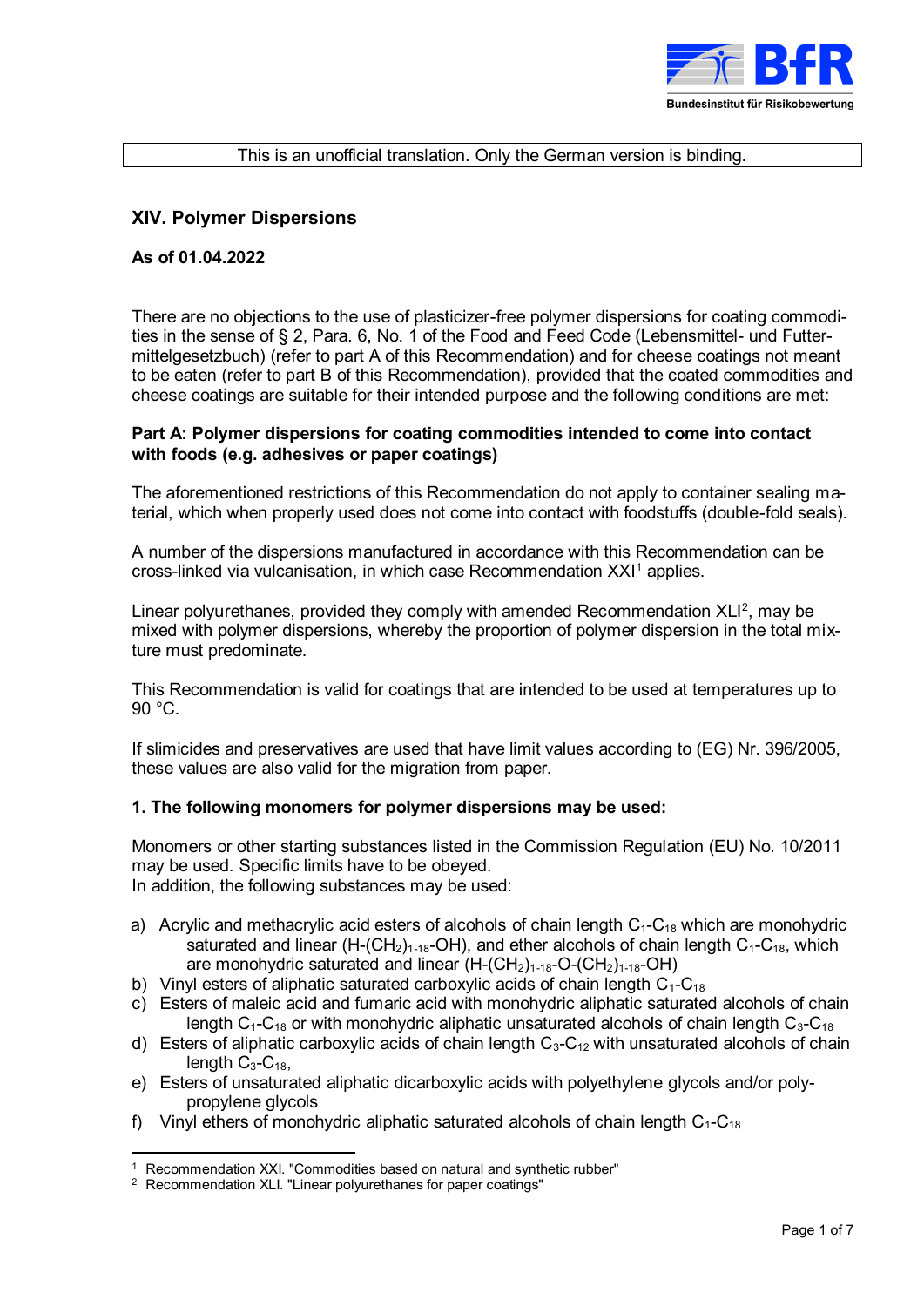

- g) Vinylsulfonic acid. Commodities which shall comply with this Recommendation have to meet the following recommended migration limit: 0.05 mg/kg foodstuff or food simulant.
- h) Half-esters of maleic acid or fumaric acid and itaconic acid with monohydric aliphatic saturated alcohols of chain length  $C_1-C_{18}$ , max. 8 %, if cross-linking in the film is assured through subsequent treatment, the proportion may be increased to max. 25 %.
- i) Esters of acrylic acid and methacrylic acid with dihydric aliphatic alcohols of chain length  $C<sub>2</sub>-C<sub>18</sub>$
- j) Divinyl and diallyl esters of saturated and unsaturated aliphatic dicarboxylic acids of chain length  $C_3$ - $C_{18}$
- k) Vinyl ester of acrylic acid
- l) Allyl ester of acrylic acid
- m) Vinyl ester of crotonic acid
- n) Allyl ester of crotonic acid
- o) Triallyl cyanurate
- p) 2-Sulfoethylmethacrylate, max. 1.5 %.
	- Coatings made using this monomer must not be used for in the packaging of liquid foodstuffs. The specific limit laid down in the Commission Regulation (EU) No 10/2011 has to be obeyed.
- q) 2-(Dimethylamino)ethyl acrylate with a residual content in the finished coating of max.  $0.01$  mg/dm<sup>2</sup>.
- r) N-[3-(Dimethylamino)propyl]methacrylamide
- s) (2-(Methacryloyloxy)ethyl)trimethylammonium chloride
- t) N,N,N',N'-tetrakis(2-hydroxypropyl)adipamide, max. 6 %, migration into foodstuff or food simulants, respectively must not exceed 5 mg/kg (sum of the substance itself and their impu-rities 6-[bis(2-hydroxypropyl)amino]-6-oxohexanoic acid and diisopropylamine). Migration of the impurities/ reaction products 1-[(2-hydroxypropyl)amino]-2-propanyl 6-[bis(2 hydroxypropyl)amino]-6-oxohexanoate and bis{1-[(2-hydroxypropyl)amino]-2-propanyl} adipate must not exceed 0,1 mg/kg (sum of the substances).

If single subtances that are listed in Commission Regualtion (EU) 10/2011 are included in the generic terms stated above specific limits for these substances of the Commission Regulation (EU) 10/2011 have to be obeyed.

# **2. The following production aids may be used:**

Additives already permitted by the Commission Regulation (EU) No 10/2011 may be used in accordance with the restrictions laid down therein. In addition to these, the following substances may also be used, but only in the maximum amounts given:

a) Catalysts:

Hydrogen peroxide Benzoyl peroxide Cyclohexanone peroxide Isopropylcumyl hydroperoxide Peroxysulfates of potassium, sodium and ammonium Peroxides of straight-chain saturated aliphatic monocarboxylic acids of chain length  $C_8-C_{12}$ tert-Butyl-hydroperoxide Di-tert-butyl peroxide Diisopropyl-peroxycarbonate Azobisisobutyronitrile Acetylcyclohexane sulfonyl peroxide tert-Butyl-perbenzoate tert-Butylperoxy-(2-ethylhexanoate) Bis-(3,5,5-trimethyl)-hexanoylperoxide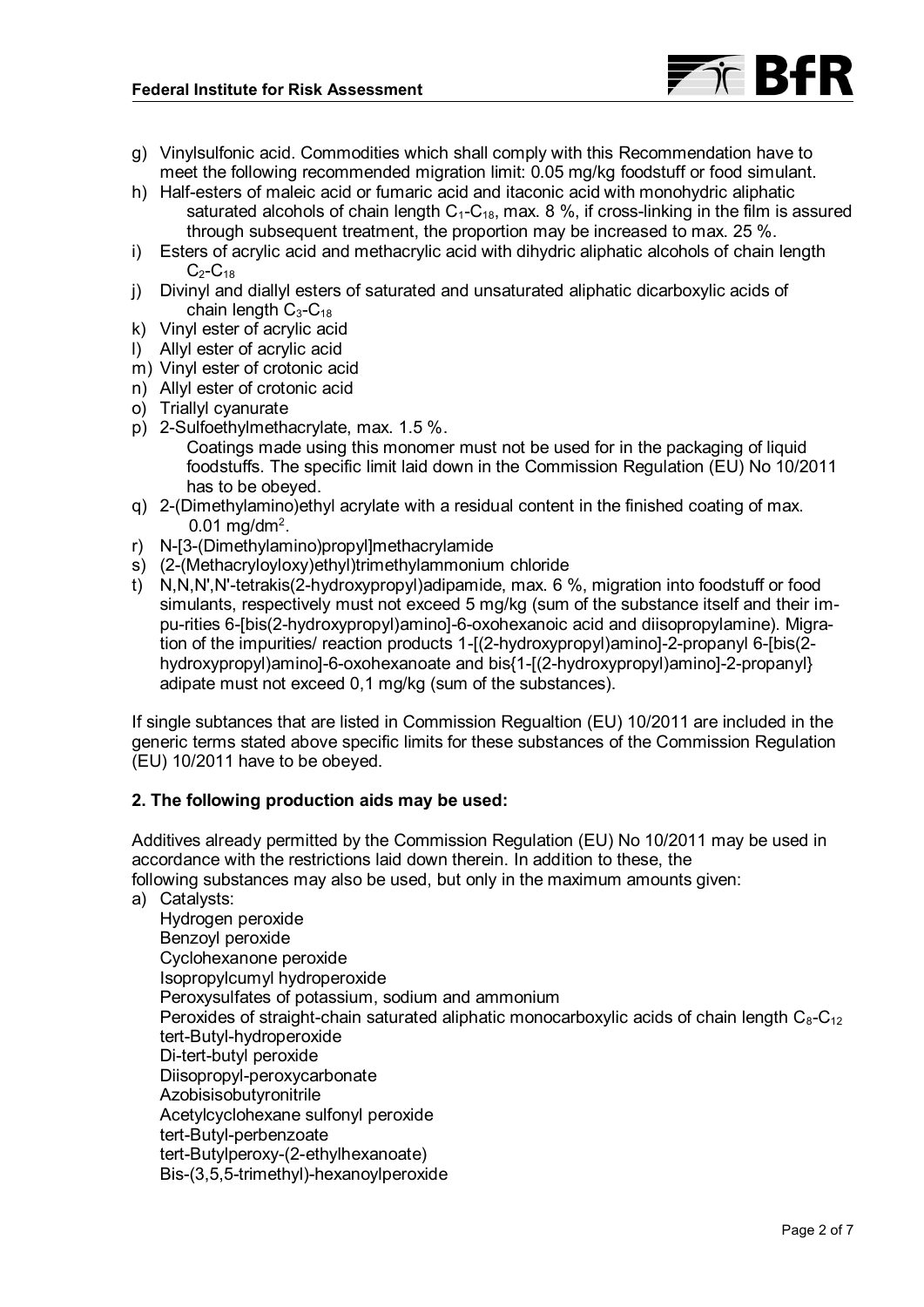<span id="page-2-2"></span>

<span id="page-2-0"></span>tert-Butyl peroxypivalate, max. 0.15 %; using max. 0.05 % dibutyl phthalate as pasting agent Hydroperoxypinane, max. 0.2 % Iron-III-chloride, max. 0.06 % p-Menthane hydroperoxide, max. 0.1 % tert-Butyl peroxyacetate, max. 0.2 % Mixture of 2-Hydroxy-2-sulfinato acetic acid, di-sodium salt 35 - 60 % 2-Hydroxy-2-sulfonatoacetic acid, di-sodium salt 10 - 60 % and 30 Sodium sulfite Sodium sulfite max. 0.5 %. The commodities must not test positively for peroxides $^3$ . b) Polymerisation regulators: Normal and tertiary mercaptanes of chain length C $_{10}$ -C $_{14}^{\it 4}$ Butene-(1)-ol-(3) Hydroxylamine salts Sodium dialkyldithiocarbamate Sodium bisulfite Ammonium bisulfite Sodium dithionite Isoascorbic acid Urea<sup>5</sup> Propionald[e](#page-2-0)hyde<sup>5</sup> Dispersion films must not contain more than 0.7 % residue or conversion products from a polymerisation regulator, and no detectable levels of butene-(1)-ol-(3) or salts of hydroxyl amine. Alkali metal salts of oxymethane sulfinic acid, max. 0.5 %*,* based on the dispersion film. Diisopropylxanthogene disulfide, max. 0.5 %, however, only for dispersions of polyvinylidene chloride. Boric acid, max. 0.07 %<sup>6</sup> 2,2'-Dibenzamido-diphenyl-disulfide, max. 3.0 % in the dispersion 1-Methyl-4-(1-methylethylidene)-cyclohexene. Commodities which shall comply with this Recommendation have to meet the following recommended migration limit: 0.05 mg/kg foodstuff or food simulant c) Protective colloids and thickening agents for further processing: Polyvinyl alcohol (viscosity of 4 % aqueous solution at 20 °C when used as a protective colloid, min. 2 cP; when used as a thickening agent, min. 4 cP). Polymers and copolymers of monomers listed under No. 1, the restrictions set out therein have to be complied with. Polyacrylic acid, modified with isopropanol. d) Emulsifying agents: Sodium hydroxyoctadecane sulfonate Sodium, potassium and ammonium salts of hydroxy fatty acids of chain length  $C_{12}$ -C<sub>20</sub> and their sulfation or acetylation products Alkyl sulfates, also as salts of triethanolamine Alkyl $(C_{10}$ - $C_{20})$  sulfonates Alkyl $(C_{10}$ - $C_{20}$ )-aryl sulfonates<sup>7</sup>  $\overline{a}$ <sup>3</sup> Test method: 58th Communication on the testing of plastics in Bundesgesundheitsblatt 40 (1997) 412 <sup>4</sup> These substances are completely incorporated into the polymer during polymerisation.

<span id="page-2-1"></span><sup>5</sup> The specific limits laid down in the Commission Regulation (EU) No 10/2011 apply to the use of this substance. <sup>6</sup> For the purpose of reducing residual monomer content. Only in dispersions based on N-hydroxymethyl acrylamide

used in the manufacture of material for wiping cloths that may come into contact with foodstuffs.

 $\textsuperscript{7}$  In part permitted as an additive in accordance with the Commission Regulation (EU) No 10/2011.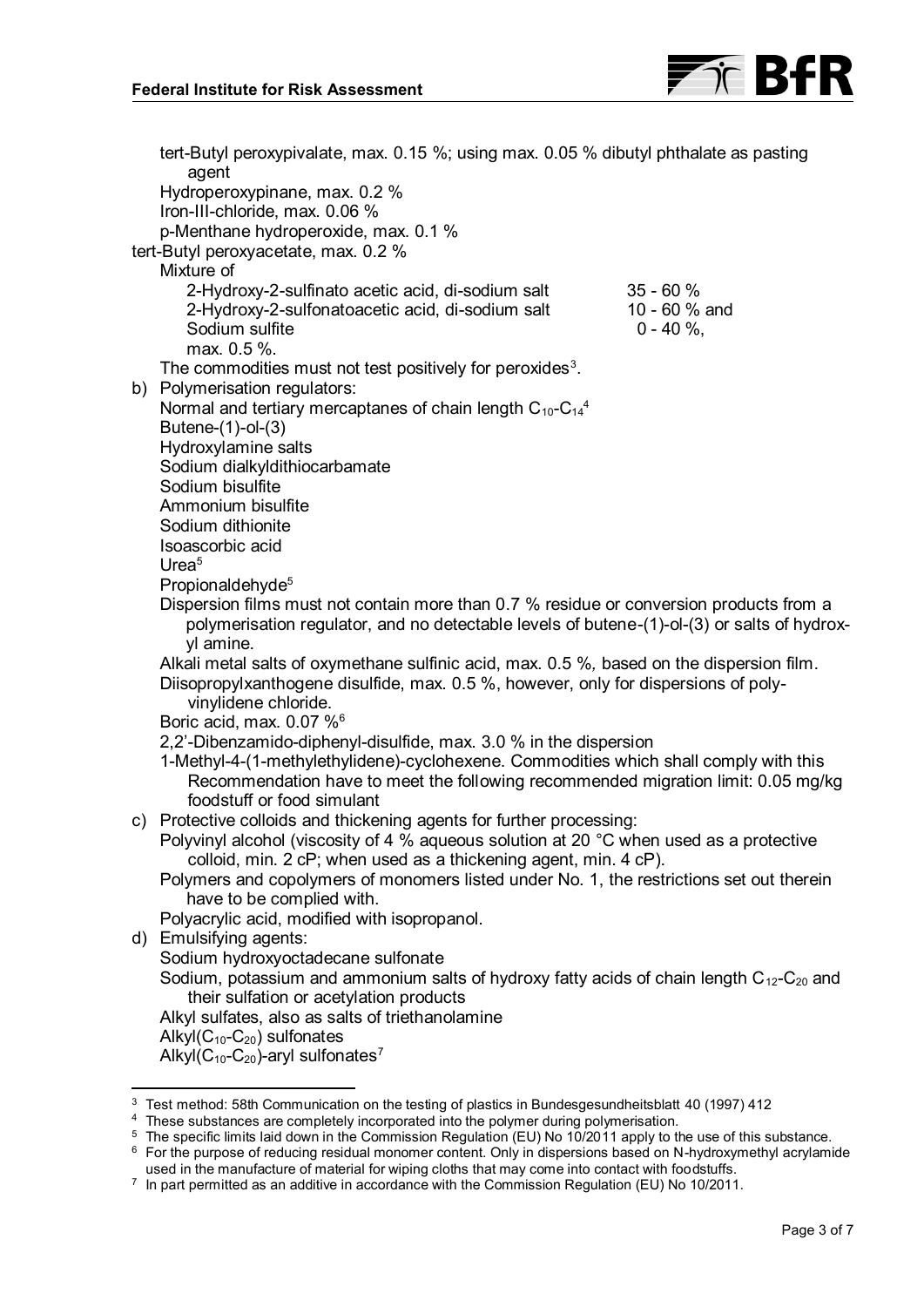

Dimethyldialkyl( $C_8-C_{18}$ ) ammonium chloride, max. 0.005 %, based on the dispersion film Acyl-, alkyl-, oleyl- and alkylaryloxethylate[s](#page-2-1) and their sulfation products<sup>7</sup>

Sulfosuccinic acid-4-esters with polyethylene glycol nonylphenyl ether (di-sodium salt) Lignosulfonic acid, as well as its calcium, magnesium, sodium and ammonium salts, in total, max. 0.04 mg/dm<sup>2</sup>

Disodium dodecyl diphenylether disulfonate

Copolymers of ethylene oxide and propylene oxide with a minimum ethylene oxide content of 10 %

Lecithine, max. 1 %

Disodium-4-[1-methyl-2-[(1-oxo-9-octadecenyl)amino]ethyl]-2-sulfosuccinate, max. 0.8 mg/dm².

Sulfosuccinic acid-4-esters with polyethylene glycol ethers of mononhydric aliphatic alcohols of chain length  $C_{10}$ - $C_{12}$  (di-sodium salt). Migration into foodstuff or food simulants, respectively must not exceed 2 mg/kg.

Sulfosuccinic acid-bis-cyclohexylester, sodium salt. Migration into foodstuff or food simulants, respectively must not exceed 5 mg/kg.

Alkali metal salts of esters of sulfosuccinic acid with aliphatic saturated monohydric alcohols of chain length  $C_4$ - $C_{20}$ . Migration into foodstuff or food simulants, respectively must not exceed 5 mg/kg.

Migration of emulsifying agents from the coating of the finished product under normal condition of use must not exceed 5 mg/dm<sup>2</sup> .

- e) Stabilisers (neutralising agents and complexing agents):
	- Alkali metal salts of N-(2-hydroxyethyl)ethylenediamine-triacetic acid, in total max. 0.4 % in the dispersion film
	- Homopolymer of 2-acrylamido-2-methylpropanesulfonic acid and its sodium, potassium and ammonium salts, max. 2 % in the dispersion film
- f) Substances which protect the dispersion against putrefaction:

The use of these substances must not result in the finished dispersion film having a preserving effect on foodstuffs.

o-Phenylphenol and its sodium and potassium salts, max. 0.3 %

3,5-Dimethyl-tetrahydro-1,3,5-thiadiazine-2-thione, max. 0.05 %.

<span id="page-3-1"></span>1-(3-Chloroallyl)3,5,7-triazo-1-azonia-adamantane chloride<sup>8</sup>; no more than 0.05 mg/dm<sup>2</sup> of this substance may be present in the dispersion film.

2-Bromo-2-nitropropane-1,3-diol, max. 0.032 mg/dm<sup>2</sup> in dispersion film, this substance must not be detectable in extract of the finished product.

p-Chloro-m-cresol, max. 0.2 %

Titanium dioxide/silver chloride with 80 % titanium dioxide and 20 % silver chloride, max. 0.005 %

Adduct of 70 % benzyl alcohol and 30 % formaldehyde, max. 0.4 mg/dm<sup>2</sup>

3-Iodine-2-propinyl-butyl-carbamate, max. 0.02 %

1,2-Dibromo-2,4-dicyanobutane, max. 0.058 %

2,2-Dibromo-3-nitrilo-propionamide, max. 0.02 mg/dm²

Dodecylguanidine-hydrochloride, max. 0.03 %.

<span id="page-3-0"></span>1,2-Benzisothiazolin-3-one<sup>9</sup>. No more than 80  $\mu$ g/dm<sup>2</sup> of this substance may be present in the dispersion film.

 $9$  The restrictions refer to the application in dispersions. An additional contribution from other applications (e. g. as slimicide or as preservative in the paper production or in printing inks) must comply with the restrictions laid down for these fields. In the extracts of the final products the following levels must not exceeded:

Mixture of 5-chloro-2-methyl-4-isothiazolin-3-one (approx. 3 parts) and 2-methyl-4-isothiazolin-3-one (approx. 1 part):  $25 \mu g/dm^2$ 

 $\overline{a}$ 

<sup>8</sup> Migration of this substance into foodstuffs and aqueous simulants is regulated by the Commission Regulation (EU) No 10/2011

<sup>1,2-</sup>Benzisothiazolin-3-one: 80 µg/dm2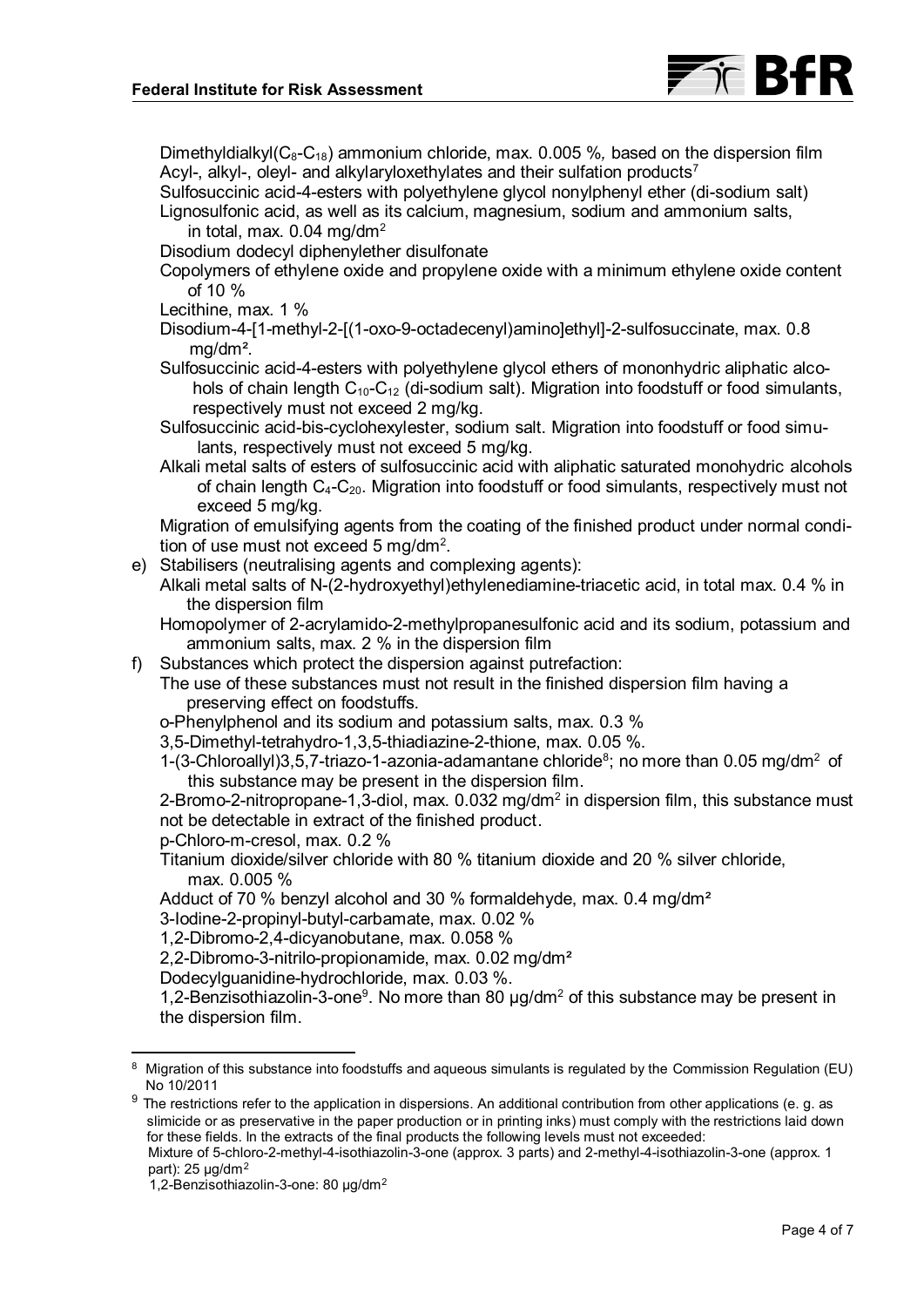

As pasting agent no more than  $0.6$  mg/dm<sup>2</sup>1,2-propandiole and dipropylene glycol together, and no more than  $0.005$  mg/dm<sup>2</sup> xanthane, may be used.

- Mixture of 5-chloro-2-methyl-4-isothiazolin-3-one (3 parts) and 2-methyl-4-isothiazolin-3 one (1 part) $^{\circ}$ [,](#page-3-0) in total max. 4  $\mu$ g/dm $^{\circ}$  in dispersion film
- 2-Methyl-4-isothiazolin-3-one<sup>9</sup>[,](#page-3-0) max. 40 µg/dm<sup>2</sup> in dispersion film
- 1,6-dihydroxy-2,5-dioxahexane, max. 29  $\mu$ g/dm<sup>2</sup>,
- Besides the aforementioned restrictions, in total dispersion films must contain no more than 0.5 % of these substances.
- Tetrahydro-1,3,4,6-tetrakis-(hydroxymethyl)-imidazo(4,5-d)imidazole-2,5(1H,3H)-dione as formaldehyde donator system with an average ratio of formaldehyde: acetylene diurea of 3.1:1 to 3.5:1, max.  $0.5 \,\text{mg/dm}^2$  dispersion film, equivalent to a total formaldehyde content of 0.22 mg/dm<sup>2.10</sup>
- Zinc pyrithione, max. 8 µg/dm<sup>2</sup>
- N-(3-Aminopropyl)-N-dodecylpropane-1,3-diamine. No more than 10 μg/dm² of this substance must be detectable in the extract of the finished product.
- 2,2′-dithiobis[N-methylbenzamide] $^{\rm 9}$  $^{\rm 9}$  $^{\rm 9}$ , max. 30 µg/dm $^{\rm 2}$
- 2-Methyl-1[,](#page-3-0)2-benzothiazol-3(2H)-one<sup>9</sup>, max. 25 µg/dm<sup>2</sup>.
- g) Slip agents:
	- Paraffin DAB

Polyethylene, provided that it complies with Recommendation  $III<sup>11</sup>$ .

- Butyl stearate
- Altogether, the aforementioned slip agents present in dispersion films must not exceed 1.0 %.
- h) Defoaming agents:
	- Triisobutyl phosphate

Organopolysiloxanes with methyl and/or phenyl groups (silicone oil), inasmuch as their viscosity at 20 °C is no less than 100 Centistokes.

- Condensation product of linear or branched organopolysiloxane polyalkyleneglycol monoalkyl ethers according to Section I, No. 1 of amended Recommendation XV, max. 0.04 %.
- Bis-stearoyl ethylene diamine may be used up to a maximum of 0.015 mg/dm $^{\rm 2}$  in the dispersion film as stabiliser for the aforementioned defoaming agents.
- The dispersion films must not contain in total more than 0.1 % of the above defoaming agents.
- i) Antioxidants:

 $\overline{a}$ 

Bis-[(3-cyclohexyl-5-methyl-2-hydroxy)phenyl]-methane

- Bis-[3-(1-methylcyclohexyl)-5-methyl-2-hydroxy-phenyl]-methane
- 2,6-Di-tert-butyl-4-methylphenol
- 2,2'-Methylene-bis-(4-ethyl-6-tert-butylphenol)
- Phenol and/or cresols, converted with styrene or methylstyrene and/or olefins of chain length  $C_3$ - $C_{12}$
- Styrenated diphenylamine
- Tris(nonylphenyl)phosphite $^8$  $^8$ [,](#page-3-1) i.e. tris-(mono-nonylphenyl)-phosphite $^8$ , also mixed with tris-(di-nonylphenyl)-phosphite $8, 12$  $8, 12$
- Triethyleneglycol-bis[3-(3-tert-butyl-4-hydroxy-5-methyl-phenyl)propionate], max. 0.25 %

<sup>2-</sup>methyl-4-isothiazolin-3-one: 80 µg/dm<sup>2</sup>

<sup>2,2&#</sup>x27;-dithiobis[N-methylbenzamide] and its hydrolysis products 2-methyl-1,2-benzothiazol-3(2H)-one and 2 mercapto-N-methylbenzamide in total no more than 30  $\mu$ g/dm<sup>2</sup>, determined in dimethyl sulfoxide extract.

 $10$  brief description: Tetramethylolacetylenediurea (tetramethylolglycoluril) in chemical equilibrium with trimethylolacetylenediurea, dimethylolacetylenediurea, monomethylolacetylenediurea and formaldehyde.

<sup>11</sup> Recommendation III. "Polyethylene"

<sup>12</sup> Purity requirements for tris(nonylphenyl)phosphite: see 76th Communication in Bundesgesundheitsblatt 15 (1972) 139.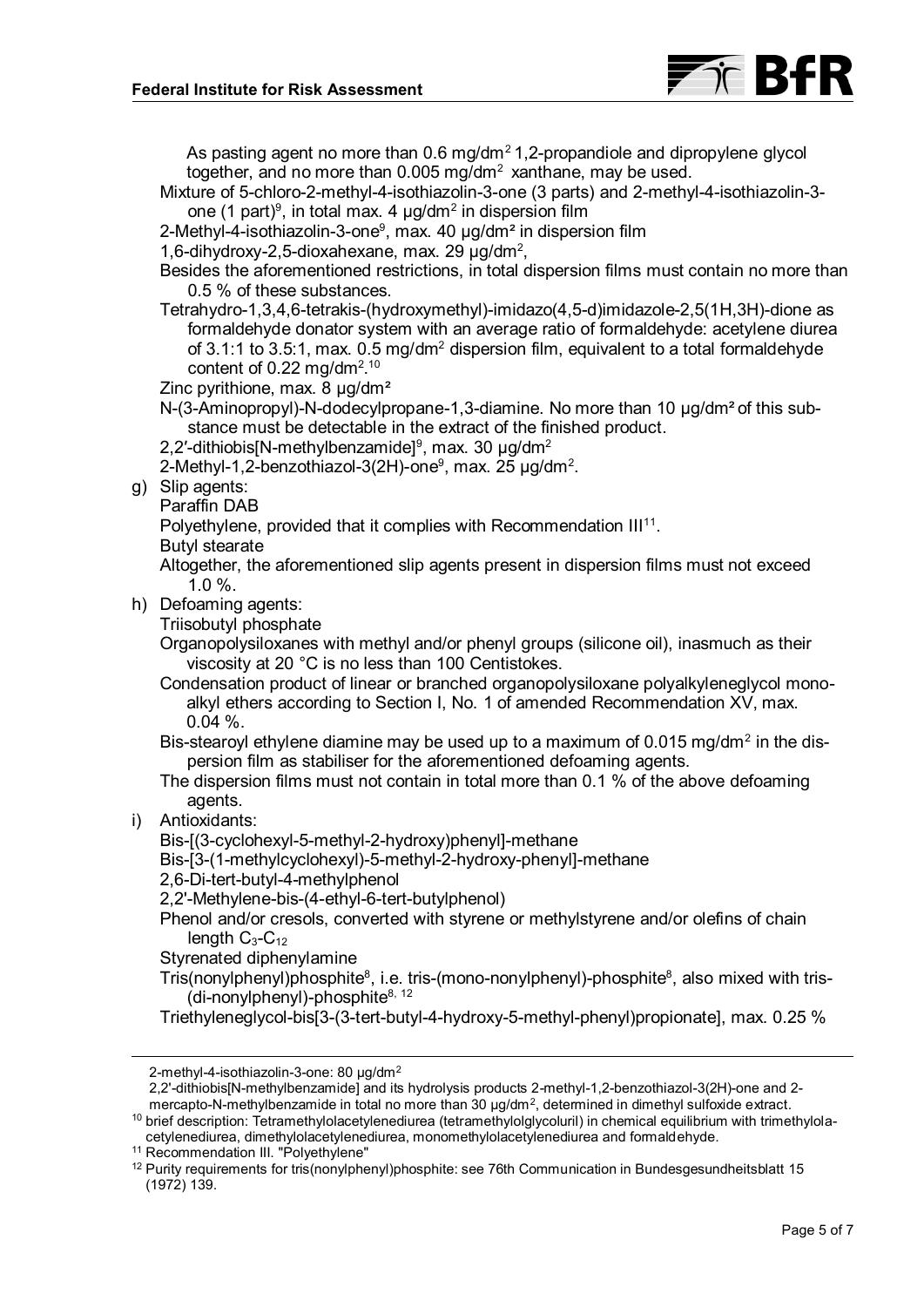

The dispersion films must not contain in total more than 1.0 % of the above antioxidants. j) Antistatic agents:

N[,](#page-3-1)N-Bis(2-hydroxyethyl)alkyl-(C<sub>12</sub>-C<sub>18</sub>)amines $^8$ , max. 2.0 mg/dm $^2$  coated commodity surface made from dispersions of vinylidene chloride copolymer. Commodities treated with this antistatic agent must not come into contact with liquid foodstuffs.

## **Part B: Polymer dispersions for the manufacture of cheese coatings not meant to be eaten**

If the following Recommendations are fully complied with, it may be assumed that the obligatory care necessary in the manufacture, treatment and putting into circulation of polymer dispersions for cheese coatings has been taken.

It is recommended that only the following substances be used in the manufacture of polymer dispersions:

#### **1. Monomers**

**Ethvlene** 

Vinyl esters of saturated fatty acids of chain length  $C_2-C_{18}$ 

Esters of maleic acid and fumaric acid with monohydric aliphatic saturated alcohols of chain length  $C_4$ - $C_8$ 

Acrylic acid esters of monohydric aliphatic saturated alcohols of chain length  $C_4$ - $C_8$ Mixture of  $\alpha$ -olefins C<sub>14</sub>-C<sub>16</sub>

## **2. Catalysts**

Hydrogen peroxide Potassium, sodium and ammonium peroxydisulfate Peroxides of even-numbered saturated aliphatic monocarboxylic acids of chain length  $C_8-C_{12}$ tert-Butyl-hydroperoxide Di-tert-butyl peroxide Diisopropyl peroxycarbonate tert-Butylperoxy-(2-ethylhexanoate) Iron-III-chloride, max. 0.06 % The finished cheese coating material must not test positively for peroxides<sup>3</sup>[.](#page-2-2)

#### **3. Emulsifying agents**

Sodium lauryl sulfate Sodium laurylethersulfate, ethoxylated (3 ethylene oxide groups) Polyethylene glycol ether of oleylalcohol (4 - 20 ethylene oxide groups)

#### **4. Defoaming agents**

Dimethylpolysiloxanes (Mw > 6,800 D)

#### **5. pH regulator and polymerisation aids**

Alkali metal salts of oxymethane sulfinic acid, max. 0.25 % Sodium and ammonium bisulfite Sodium dithionite Isoascorbic acid